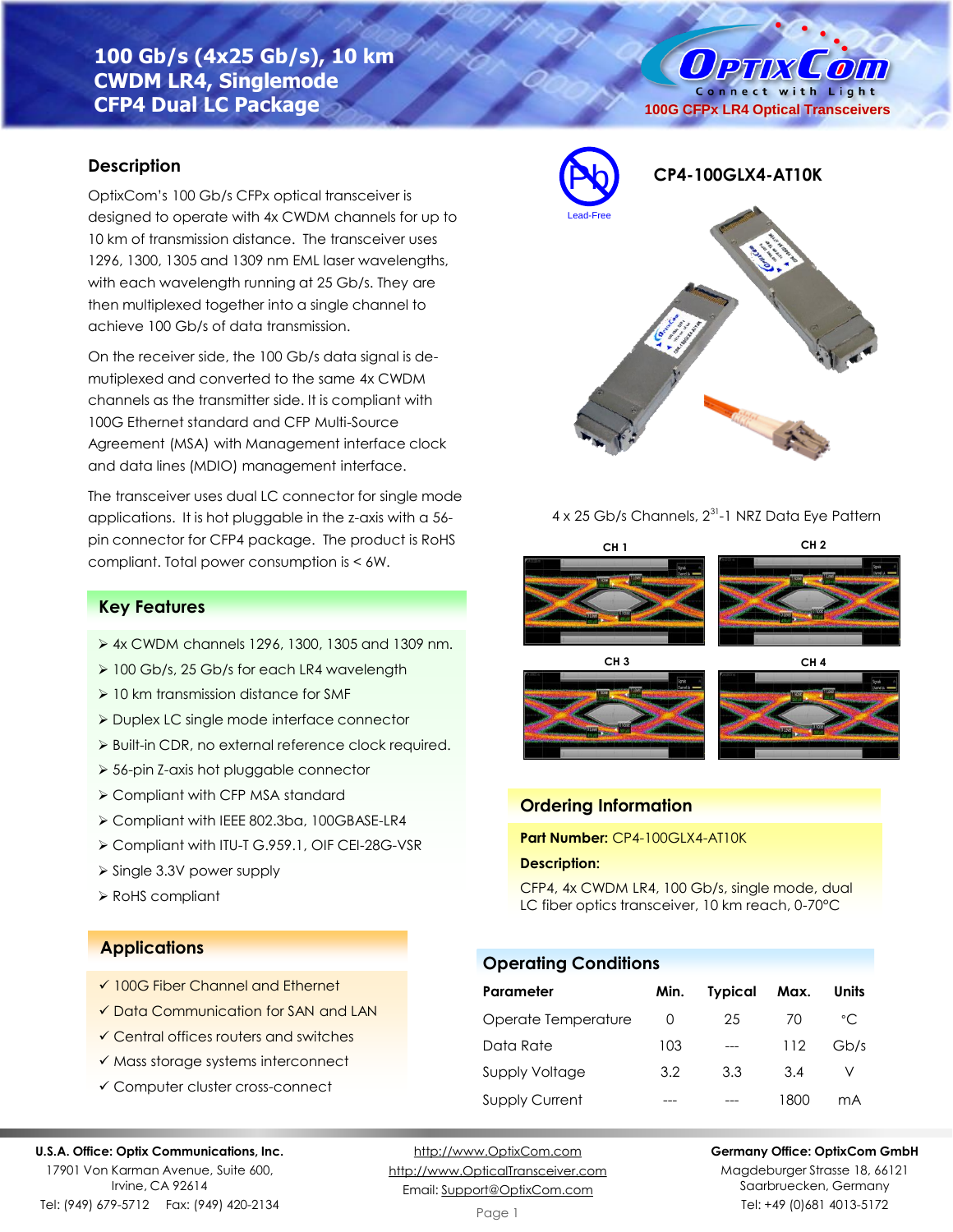

 $\mathbf{u}$  and

## **Absolute Maximum Ratings**

| Parameter                | Symbol                | Min.          | Max.           | <b>Units</b> |
|--------------------------|-----------------------|---------------|----------------|--------------|
| Storage Temperature      | Tst                   | $-40$         | 85             | °C           |
| Supply Voltage           | <b>Vcc</b>            | $-0.3$        | 3.6            | V            |
| Input Voltage            | <b>V<sub>IN</sub></b> | $V_{CC}$ -0.3 | $V_{CC} + 0.3$ | V            |
| <b>Relative Humidity</b> | R.H.                  |               | 95             | $\%$         |

# **Transmitter Electro-Optical Characteristics**

| Parameter                                  | Symbol            | Min.    | <b>Typical</b> | Max.    | <b>Units</b> |
|--------------------------------------------|-------------------|---------|----------------|---------|--------------|
| Differential Input Voltage <sup>1</sup>    | AVi               | 0.3     | ---            | 1.2     | $\vee$       |
| Differential Input Impedance <sup>2</sup>  | Z                 | ---     | 100            | $---$   | ohm          |
| Optical Output Power per Lane <sup>3</sup> | $P_{\Omega}$      | $-4.3$  | ---            | 4.5     | dBm          |
| <b>Total Optical Output Power</b>          | P <sub>T</sub>    | ---     | ---            | 10.5    | dBm          |
| Transmitter & Dispersion Penalty           | <b>TDP</b>        | ---     |                | 2.2     | dB           |
| OMA Each Lane                              | <b>OMA</b>        | $-1.3$  | ---            | 4.5     | dBm          |
| OMA Difference bet. Lanes                  | OMA <sub>D</sub>  | ---     | ---            | 5       | dBm          |
| Optical Wavelength 1                       | $\lambda$         | 1294.53 | 1295.56        | 1296.59 | nm           |
| Optical Wavelength 2                       | $\lambda \circ$   | 1299.02 | 1300.05        | 1301.09 | nm           |
| Optical Wavelength 3                       | $\lambda$         | 1303.54 | 1304.58        | 1305.63 | nm           |
| Optical Wavelength 4                       | $\lambda \circ$   | 1308.09 | 1309.14        | 1310.19 | nm           |
| Side Mode Suppression Ratio                | <b>SMSR</b>       | 30      | ---            | $---$   | dB           |
| Relative Intensity Noise                   | <b>RIN</b>        | ---     | ---            | $-130$  | dB/Hz        |
| <b>Transmitter Reflectance</b>             | $T$ ref           | $---$   | ---            | $-12$   | dB           |
| <b>Extinction Ratio</b>                    | ET                | 4       | 9              | $---$   | dB           |
| Rise/Fall Time (20% - 80%)                 | Tr/Tf             | 10      | ---            | $---$   | DS           |
| <b>TX Disable Asserted</b>                 | POFF              | ---     | $---$          | $-30$   | dBm          |
| <b>TX Enabled Assert Time</b>              | <b>TTASS</b>      | ---     | ---            | 20      | ms           |
| <b>TX Disabled Deassert Time</b>           | T <sub>TDis</sub> | ---     | ---            | 100     | μS           |
| Reset Initial Assert Time                  | Trsass            | ---     | ---            | 2.5     | S            |

Notes:

- 1. Module is designed for AC coupling. DC voltage will be filtered by internal capacitors.
- 2. Single ended will be 50 ohm for each signal line.
- 3. Output of coupling optical power into 50/125 µm MMF.
- 4. Refer to OptixCom "CFP Design Reference Guide" for more design details.

# **U.S.A. Office: Optix Communications, Inc.**

17901 Von Karman Avenue, Suite 600, Irvine, CA 92614 Tel: (949) 679-5712 Fax: (949) 420-2134

[http://www.OptixCom.com](http://www.optixcom.com/) [http://www.OpticalTransceiver.com](http://www.optoictech.com/) Email: [Support@OptixCom.com](mailto:Support@optoICtech.com)

#### **Germany Office: OptixCom GmbH**

Magdeburger Strasse 18, 66121 Saarbruecken, Germany Tel: +49 (0)681 4013-5172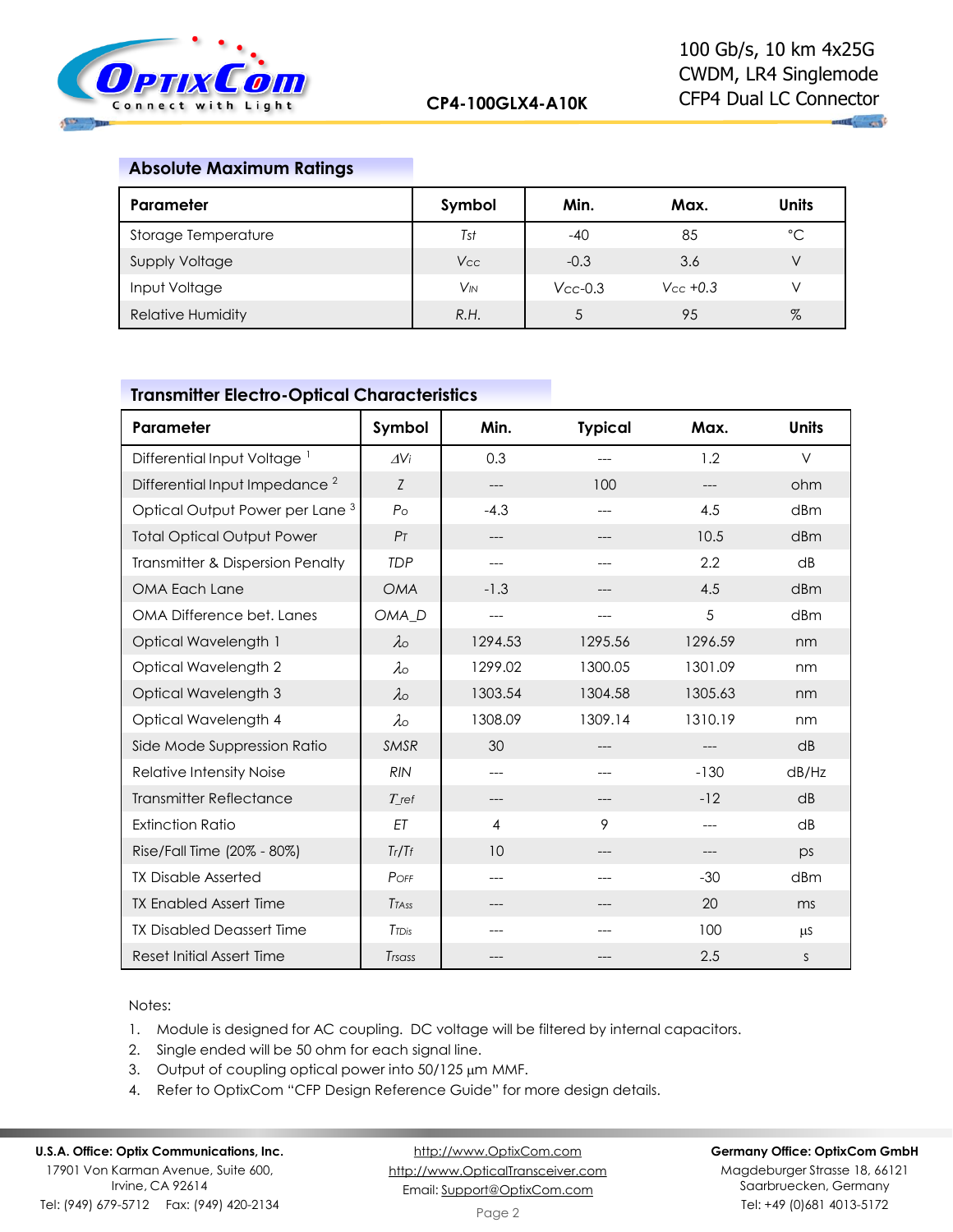

| <b>Control Signals Characteristics</b> |                        |                |                |            |                |
|----------------------------------------|------------------------|----------------|----------------|------------|----------------|
| Parameter                              | Symbol                 | Min.           | <b>Typical</b> | Max.       | <b>Units</b>   |
| 3.3V LVCMOS                            |                        |                |                |            |                |
| Input Voltage - Logic High             | V <sub>DH</sub>        | 2.0            |                | <b>Vcc</b> | $\vee$         |
| Input Voltage - Logic Low              | V <sub>DI</sub>        | $\mathbf 0$    | ---            | 0.4        | $\vee$         |
| Output Voltage - Logic High            | <b>VOH</b>             | 2.0            |                | <b>Vcc</b> | $\vee$         |
| Output Voltage - Logic Low             | Voi:                   | $\Omega$       |                | 0.2        | $\vee$         |
| 1.2V LVCMOS                            |                        |                |                |            |                |
| Input Voltage - Logic High             | <b>V<sub>DH</sub></b>  | 0.9            |                | 1.5        | V              |
| Input Voltage - Logic Low              | <b>V</b> <sub>DI</sub> | $\Omega$       | ---            | 0.4        | $\vee$         |
| Output Voltage - Logic High            | <b>VOH</b>             | 0.9            | ---            | 1.5        | $\vee$         |
| Output Voltage - Logic Low             | <b>VOL</b>             | $\Omega$       |                | 0.2        | $\vee$         |
| Output High Current                    | Iон                    | ---            |                | $-4$       | m <sub>A</sub> |
| Output Low Current                     | $I_{OL}$               | $\overline{4}$ |                |            | m <sub>A</sub> |
| <b>MDC Clock Rate</b>                  | fmdc                   | 0.1            |                | 4          | MHz            |
| Common Mode Noise (rmv)                | <b>VCMN</b>            | ---            | ---            | 17.5       | mV             |
| Common Mode Voltage                    | <b>VCM</b>             | $-0.3$         | ---            | 2.8        | V              |

Note:

1. Refer to OptixCom website for more technical details with "CFP Design Reference Guide" or "CFP MSA CFP4 Hardware Specification".

Tel: (949) 679-5712 Fax: (949) 420-2134

#### **Germany Office: OptixCom GmbH**

Magdeburger Strasse 18, 66121 Saarbruecken, Germany Tel: +49 (0)681 4013-5172